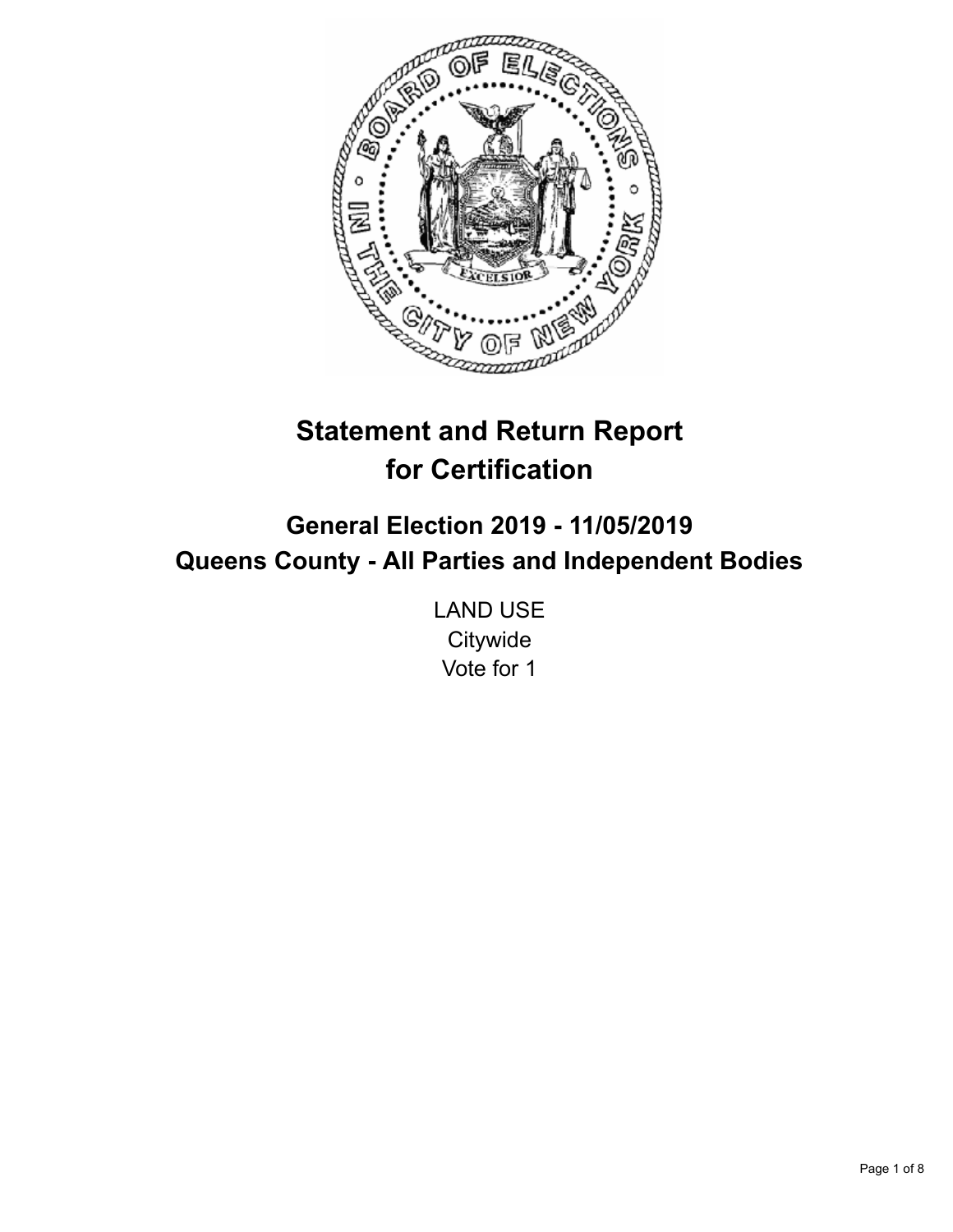

| PUBLIC COUNTER                                           | 14,279   |
|----------------------------------------------------------|----------|
| MANUALLY COUNTED EMERGENCY                               | $\Omega$ |
| <b>ABSENTEE / MILITARY</b>                               | 582      |
| <b>AFFIDAVIT</b>                                         | 102      |
| <b>Total Ballots</b>                                     | 14,963   |
| Less - Inapplicable Federal/Special Presidential Ballots | $\Omega$ |
| <b>Total Applicable Ballots</b>                          | 14,963   |
| <b>YES</b>                                               | 7,657    |
| <b>NO</b>                                                | 4,629    |
| <b>Total Votes</b>                                       | 12,286   |
| Unrecorded                                               | 2.677    |

## **Assembly District 24**

| 11,159 |
|--------|
| 0      |
| 370    |
| 58     |
| 11,587 |
| 0      |
| 11,587 |
| 6,842  |
| 2,065  |
| 8,907  |
| 2,680  |
|        |

| <b>PUBLIC COUNTER</b>                                    | 9,333 |
|----------------------------------------------------------|-------|
| <b>MANUALLY COUNTED EMERGENCY</b>                        | 0     |
| ABSENTEE / MILITARY                                      | 246   |
| <b>AFFIDAVIT</b>                                         | 48    |
| <b>Total Ballots</b>                                     | 9,627 |
| Less - Inapplicable Federal/Special Presidential Ballots | 0     |
| <b>Total Applicable Ballots</b>                          | 9,627 |
| <b>YES</b>                                               | 5,504 |
| NO.                                                      | 2,031 |
| <b>Total Votes</b>                                       | 7,535 |
| Unrecorded                                               | 2.092 |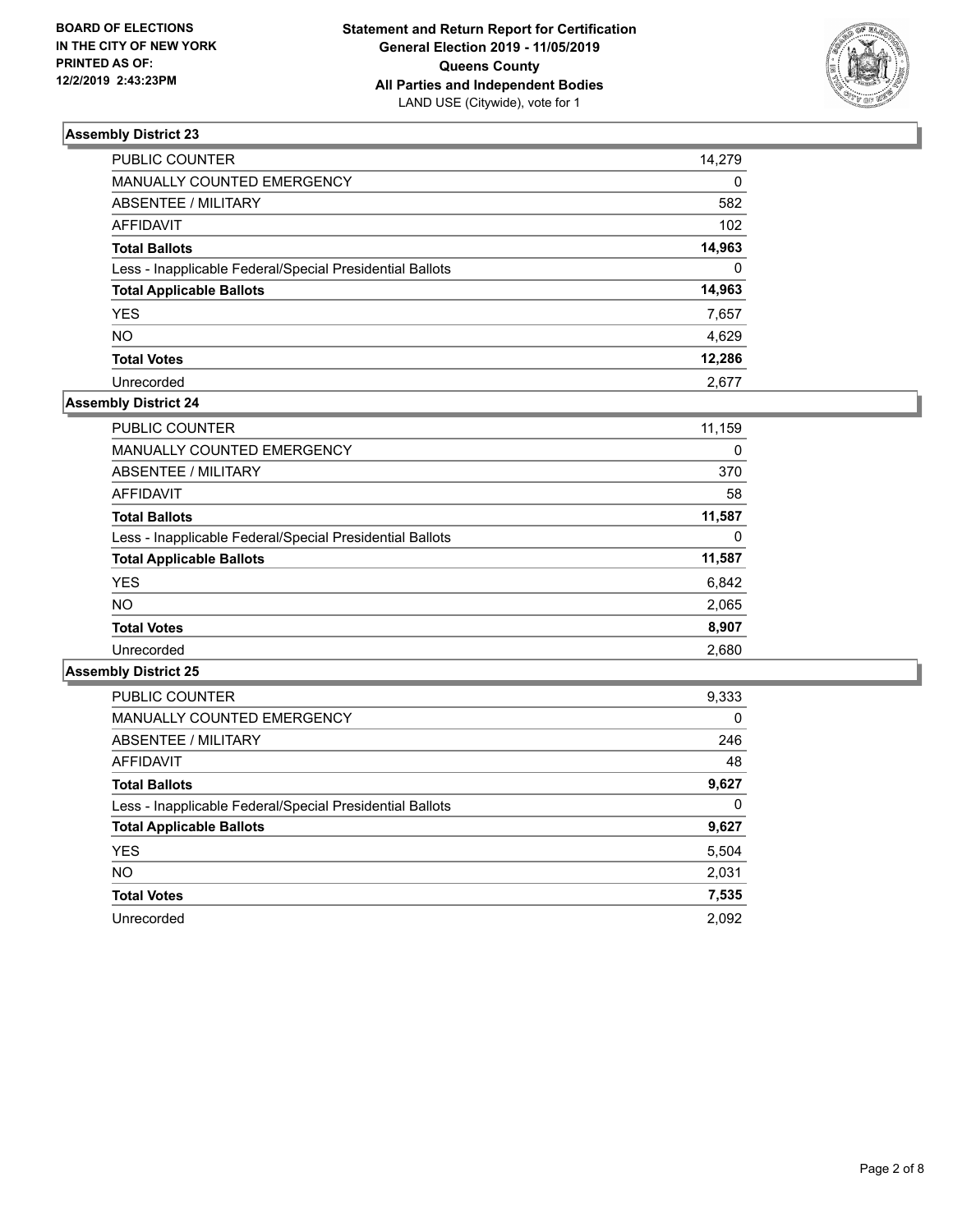

| PUBLIC COUNTER                                           | 14,355   |
|----------------------------------------------------------|----------|
|                                                          |          |
| MANUALLY COUNTED EMERGENCY                               | $\Omega$ |
| <b>ABSENTEE / MILITARY</b>                               | 507      |
| <b>AFFIDAVIT</b>                                         | 69       |
| <b>Total Ballots</b>                                     | 14,931   |
| Less - Inapplicable Federal/Special Presidential Ballots | $\Omega$ |
| <b>Total Applicable Ballots</b>                          | 14,931   |
| <b>YES</b>                                               | 8,672    |
| <b>NO</b>                                                | 3,831    |
| <b>Total Votes</b>                                       | 12,503   |
| Unrecorded                                               | 2.428    |

## **Assembly District 27**

| PUBLIC COUNTER                                           | 11,638 |
|----------------------------------------------------------|--------|
| MANUALLY COUNTED EMERGENCY                               | 0      |
| ABSENTEE / MILITARY                                      | 398    |
| AFFIDAVIT                                                | 90     |
| <b>Total Ballots</b>                                     | 12,126 |
| Less - Inapplicable Federal/Special Presidential Ballots | 0      |
| <b>Total Applicable Ballots</b>                          | 12,126 |
| <b>YES</b>                                               | 6,669  |
| <b>NO</b>                                                | 3,121  |
| <b>Total Votes</b>                                       | 9,790  |
| Unrecorded                                               | 2,336  |

| <b>PUBLIC COUNTER</b>                                    | 14,216   |
|----------------------------------------------------------|----------|
| <b>MANUALLY COUNTED EMERGENCY</b>                        | $\Omega$ |
| ABSENTEE / MILITARY                                      | 467      |
| <b>AFFIDAVIT</b>                                         | 100      |
| <b>Total Ballots</b>                                     | 14,783   |
| Less - Inapplicable Federal/Special Presidential Ballots | 0        |
| <b>Total Applicable Ballots</b>                          | 14,783   |
| <b>YES</b>                                               | 9,198    |
| NO.                                                      | 3,515    |
| <b>Total Votes</b>                                       | 12,713   |
| Unrecorded                                               | 2.070    |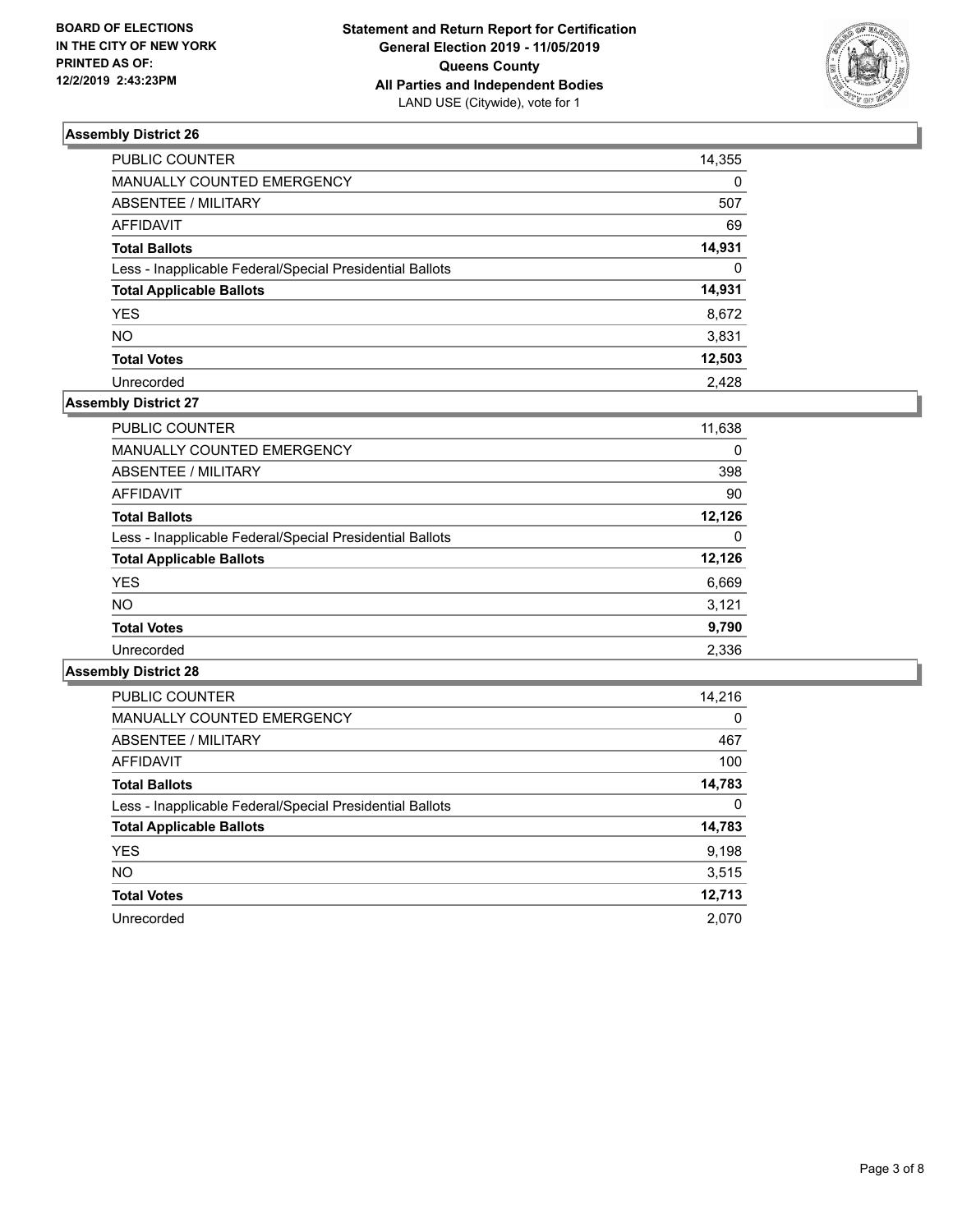

| PUBLIC COUNTER                                           | 11,550   |
|----------------------------------------------------------|----------|
| <b>MANUALLY COUNTED EMERGENCY</b>                        | 0        |
| ABSENTEE / MILITARY                                      | 244      |
| <b>AFFIDAVIT</b>                                         | 82       |
| <b>Total Ballots</b>                                     | 11,876   |
| Less - Inapplicable Federal/Special Presidential Ballots | $\Omega$ |
| <b>Total Applicable Ballots</b>                          | 11,876   |
| <b>YES</b>                                               | 7,715    |
| <b>NO</b>                                                | 1,424    |
| <b>Total Votes</b>                                       | 9,139    |
| Unrecorded                                               | 2.737    |

## **Assembly District 30**

| <b>PUBLIC COUNTER</b>                                    | 12,493 |
|----------------------------------------------------------|--------|
| <b>MANUALLY COUNTED EMERGENCY</b>                        | 0      |
| ABSENTEE / MILITARY                                      | 401    |
| AFFIDAVIT                                                | 75     |
| <b>Total Ballots</b>                                     | 12,969 |
| Less - Inapplicable Federal/Special Presidential Ballots | 0      |
| <b>Total Applicable Ballots</b>                          | 12,969 |
| <b>YES</b>                                               | 7,717  |
| NO.                                                      | 2,841  |
| <b>Total Votes</b>                                       | 10,558 |
| Unrecorded                                               | 2,411  |

| <b>PUBLIC COUNTER</b>                                    | 8,174    |
|----------------------------------------------------------|----------|
| <b>MANUALLY COUNTED EMERGENCY</b>                        | $\Omega$ |
| ABSENTEE / MILITARY                                      | 236      |
| AFFIDAVIT                                                | 80       |
| <b>Total Ballots</b>                                     | 8,490    |
| Less - Inapplicable Federal/Special Presidential Ballots | 0        |
| <b>Total Applicable Ballots</b>                          | 8,490    |
| <b>YES</b>                                               | 5,329    |
| NO.                                                      | 1,090    |
| <b>Total Votes</b>                                       | 6,419    |
| Unrecorded                                               | 2.071    |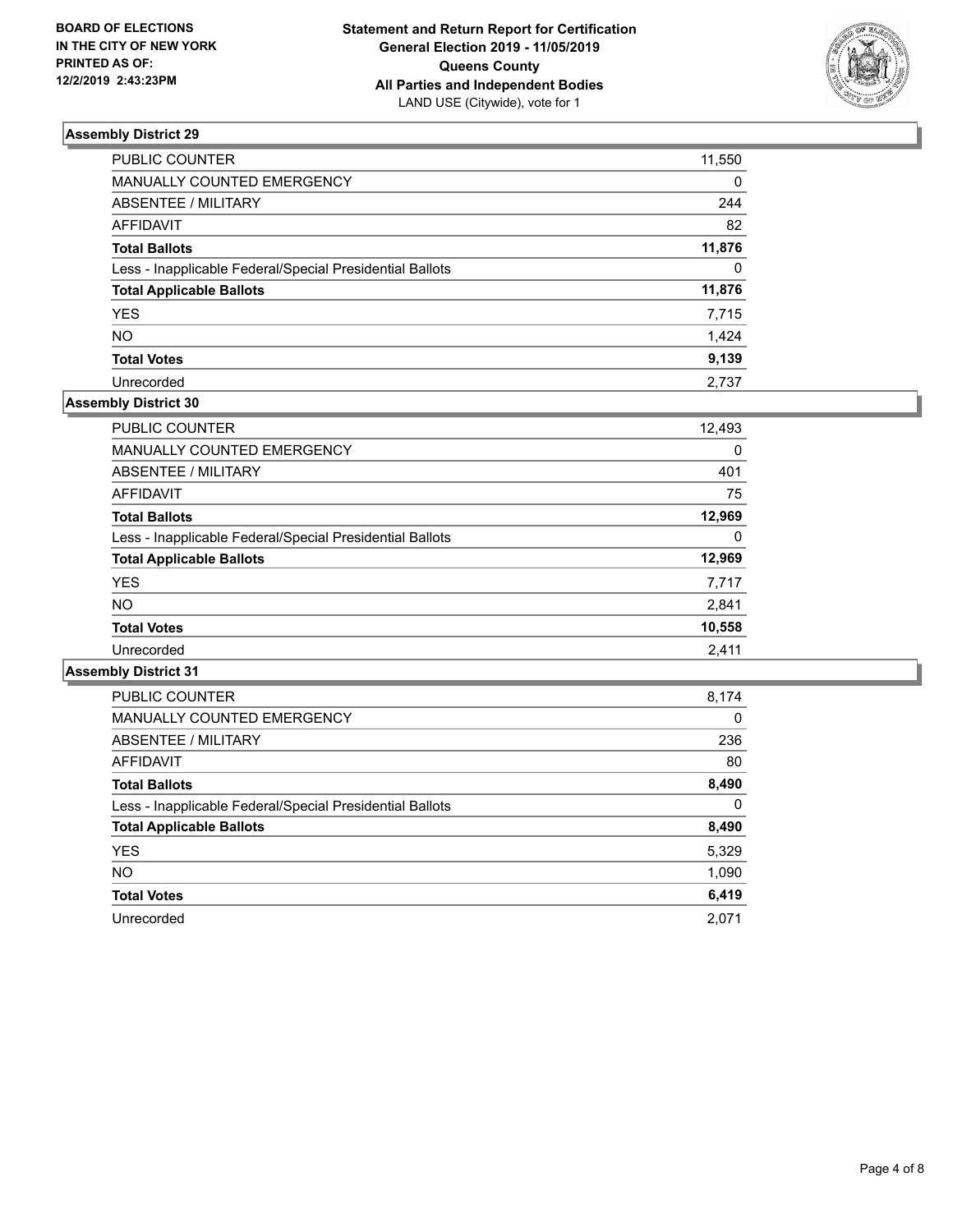

| PUBLIC COUNTER                                           | 12,171   |
|----------------------------------------------------------|----------|
| MANUALLY COUNTED EMERGENCY                               | $\Omega$ |
| <b>ABSENTEE / MILITARY</b>                               | 296      |
| <b>AFFIDAVIT</b>                                         | 72       |
| <b>Total Ballots</b>                                     | 12,539   |
| Less - Inapplicable Federal/Special Presidential Ballots | $\Omega$ |
| <b>Total Applicable Ballots</b>                          | 12,539   |
| <b>YES</b>                                               | 8,098    |
| <b>NO</b>                                                | 1,592    |
| <b>Total Votes</b>                                       | 9,690    |
| Unrecorded                                               | 2.849    |

#### **Assembly District 33**

| 13,771   |
|----------|
| 0        |
| 282      |
| 62       |
| 14,115   |
| $\Omega$ |
| 14,115   |
| 9,067    |
| 2,155    |
| 11,222   |
| 2,893    |
|          |

| <b>PUBLIC COUNTER</b>                                    | 8,820    |
|----------------------------------------------------------|----------|
| <b>MANUALLY COUNTED EMERGENCY</b>                        | $\Omega$ |
| ABSENTEE / MILITARY                                      | 211      |
| AFFIDAVIT                                                | 49       |
| <b>Total Ballots</b>                                     | 9,080    |
| Less - Inapplicable Federal/Special Presidential Ballots | $\Omega$ |
| <b>Total Applicable Ballots</b>                          | 9,080    |
| <b>YES</b>                                               | 5,526    |
| <b>NO</b>                                                | 1,379    |
| <b>Total Votes</b>                                       | 6,905    |
| Unrecorded                                               | 2.175    |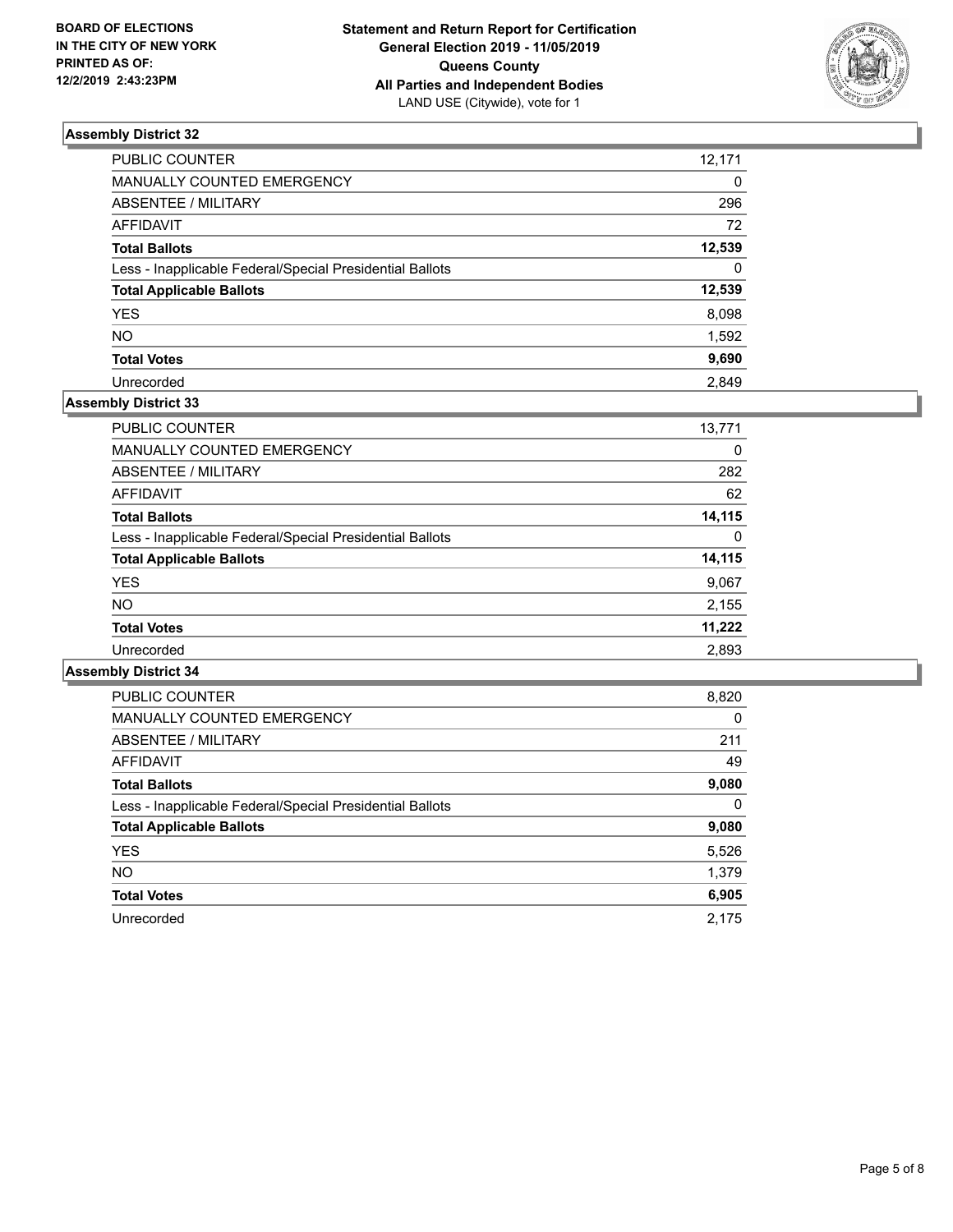

| PUBLIC COUNTER                                           | 6,395    |
|----------------------------------------------------------|----------|
| MANUALLY COUNTED EMERGENCY                               | $\Omega$ |
| ABSENTEE / MILITARY                                      | 314      |
| <b>AFFIDAVIT</b>                                         | 41       |
| <b>Total Ballots</b>                                     | 6,750    |
| Less - Inapplicable Federal/Special Presidential Ballots | $\Omega$ |
| <b>Total Applicable Ballots</b>                          | 6,750    |
| <b>YES</b>                                               | 3,928    |
| <b>NO</b>                                                | 843      |
| <b>Total Votes</b>                                       | 4,771    |
| Unrecorded                                               | 1.979    |

## **Assembly District 36**

| <b>PUBLIC COUNTER</b>                                    | 14,382 |
|----------------------------------------------------------|--------|
| <b>MANUALLY COUNTED EMERGENCY</b>                        |        |
| ABSENTEE / MILITARY                                      | 226    |
| AFFIDAVIT                                                | 137    |
| <b>Total Ballots</b>                                     | 14,746 |
| Less - Inapplicable Federal/Special Presidential Ballots | 0      |
| <b>Total Applicable Ballots</b>                          | 14,746 |
| <b>YES</b>                                               | 9,991  |
| <b>NO</b>                                                | 2,680  |
| <b>Total Votes</b>                                       | 12,671 |
| Unrecorded                                               | 2.075  |

| <b>PUBLIC COUNTER</b>                                    | 12,613   |
|----------------------------------------------------------|----------|
| <b>MANUALLY COUNTED EMERGENCY</b>                        | $\Omega$ |
| ABSENTEE / MILITARY                                      | 166      |
| <b>AFFIDAVIT</b>                                         | 104      |
| <b>Total Ballots</b>                                     | 12,883   |
| Less - Inapplicable Federal/Special Presidential Ballots | 0        |
| <b>Total Applicable Ballots</b>                          | 12,883   |
| <b>YES</b>                                               | 8,478    |
| NO.                                                      | 2,060    |
| <b>Total Votes</b>                                       | 10,538   |
| Unrecorded                                               | 2.345    |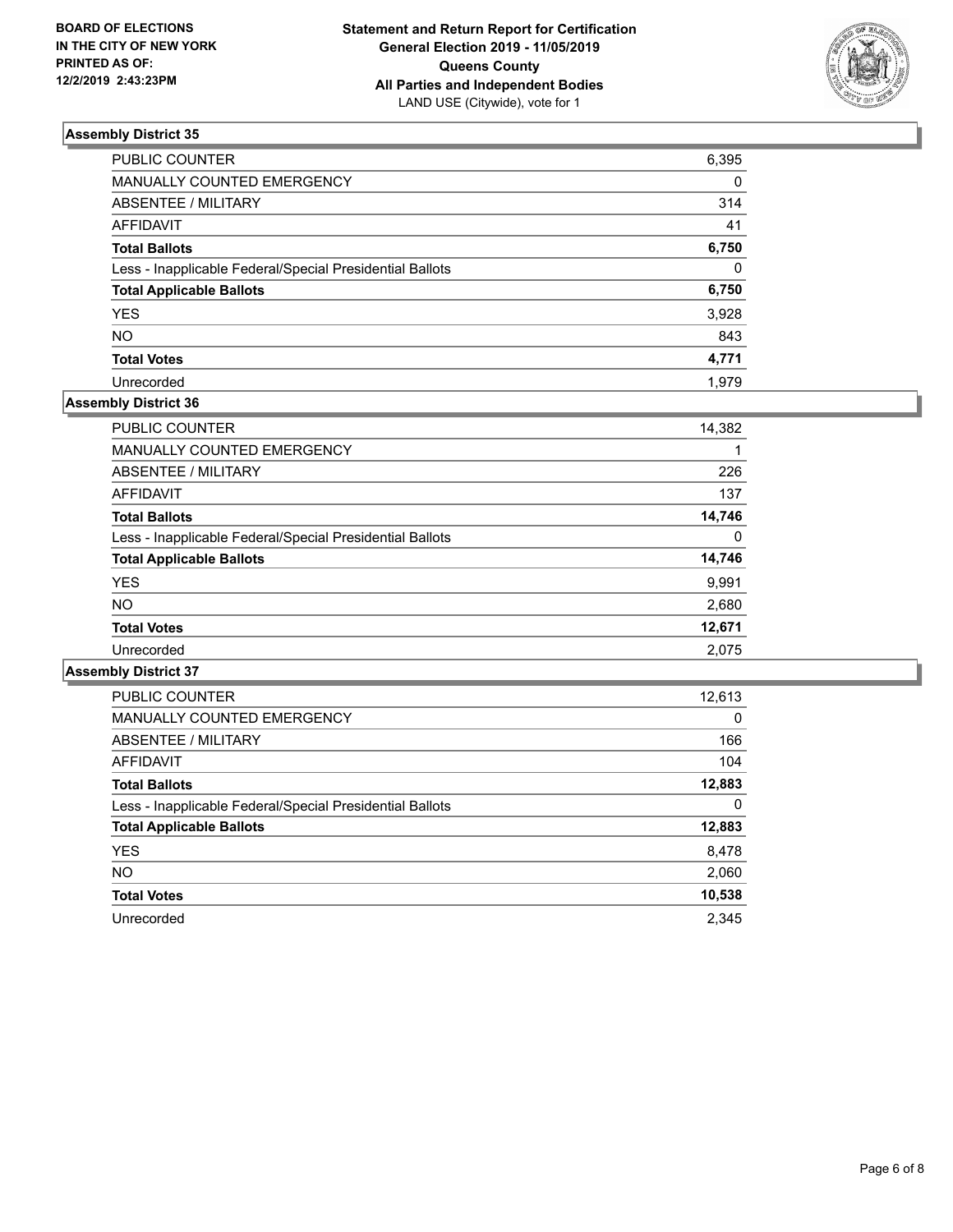

| PUBLIC COUNTER                                           | 7,266    |
|----------------------------------------------------------|----------|
| MANUALLY COUNTED EMERGENCY                               | $\Omega$ |
| ABSENTEE / MILITARY                                      | 132      |
| AFFIDAVIT                                                | 61       |
| <b>Total Ballots</b>                                     | 7,459    |
| Less - Inapplicable Federal/Special Presidential Ballots | $\Omega$ |
| <b>Total Applicable Ballots</b>                          | 7,459    |
| <b>YES</b>                                               | 4,585    |
| <b>NO</b>                                                | 1,227    |
| <b>Total Votes</b>                                       | 5,812    |
| Unrecorded                                               | 1.647    |

## **Assembly District 39**

| <b>PUBLIC COUNTER</b>                                    | 6,415 |
|----------------------------------------------------------|-------|
| <b>MANUALLY COUNTED EMERGENCY</b>                        | 0     |
| ABSENTEE / MILITARY                                      | 87    |
| AFFIDAVIT                                                | 35    |
| <b>Total Ballots</b>                                     | 6,537 |
| Less - Inapplicable Federal/Special Presidential Ballots | 0     |
| <b>Total Applicable Ballots</b>                          | 6,537 |
| <b>YES</b>                                               | 3,721 |
| <b>NO</b>                                                | 777   |
| <b>Total Votes</b>                                       | 4,498 |
| Unrecorded                                               | 2,039 |

| <b>PUBLIC COUNTER</b>                                    | 6,793    |
|----------------------------------------------------------|----------|
| <b>MANUALLY COUNTED EMERGENCY</b>                        | $\Omega$ |
| ABSENTEE / MILITARY                                      | 208      |
| <b>AFFIDAVIT</b>                                         | 56       |
| <b>Total Ballots</b>                                     | 7,057    |
| Less - Inapplicable Federal/Special Presidential Ballots | 0        |
| <b>Total Applicable Ballots</b>                          | 7,057    |
| <b>YES</b>                                               | 3,916    |
| NO.                                                      | 1,172    |
| <b>Total Votes</b>                                       | 5,088    |
| Unrecorded                                               | 1.969    |